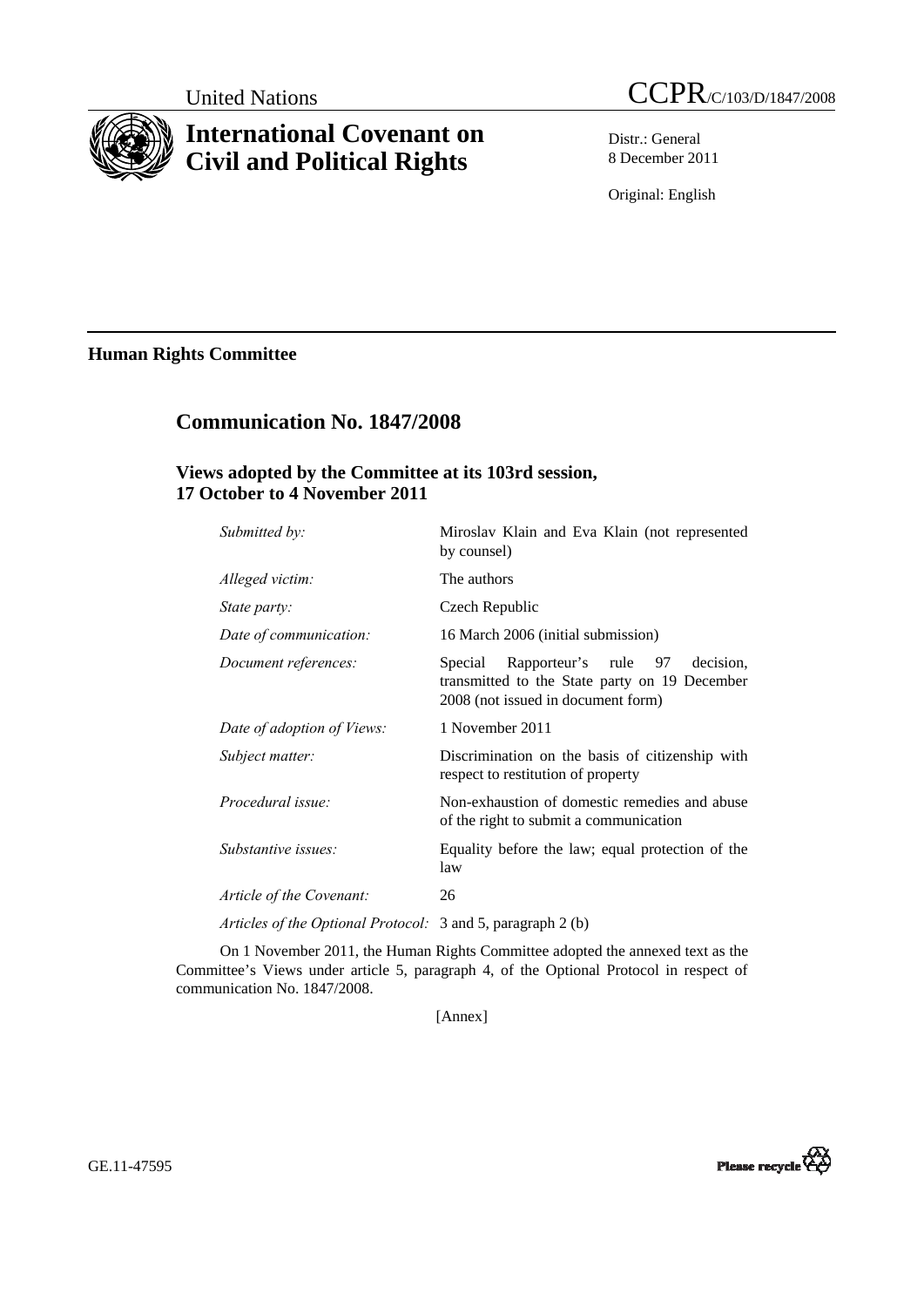### **Annex**

# **Views of the Human Rights Committee under article 5, paragraph 4, of the Optional Protocol to the International Covenant on Civil and Political rights (103rd session)**

concerning

### **Communication No. 1847/2008[\\*\\*](#page-1-0)**

| Submitted by:          | Miroslav Klain and Eva Klain (not represented<br>by counsel) |
|------------------------|--------------------------------------------------------------|
| Alleged victim:        | The authors                                                  |
| State party:           | Czech Republic                                               |
| Date of communication: | 16 March 2006 (initial submission)                           |

*The Human Rights Committee*, established under article 28 of the International Covenant on Civil and Political Rights,

*Meeting on* 1 November 2011,

*Having concluded* its consideration of communication No. 1847/2008, submitted to the Human Rights Committee by Mr. Miroslav Klain and Ms. Eva Klain under the Optional Protocol to the International Covenant on Civil and Political Rights,

*Having taken into account* all written information made available to it by the author of the communication and the State party,

*Adopts the following*:

### **Views under article 5, paragraph 4, of the Optional Protocol**

1. The authors of the communication are Miroslav Klain and Eva Klain, who are both naturalized American citizens residing in the United States of America, born on 25 August 1927 and 24 February 1937, respectively, in Czechoslovakia. They claim to be victims of a

<span id="page-1-0"></span>The following members of the Committee participated in the consideration of the present communication: Mr. Abdelfattah Amor, Mr. Lazhari Bouzid, Ms. Christine Chanet, Mr. Ahmad Amin Fathalla, Mr. Cornelis Flinterman, Mr. Yuji Iwasawa, Mr. Rajsoomer Lallah, Ms. Zonke Zanele Majodina, Mr. Michael O'Flaherty, Mr. Rafael Rivas Posada, Mr. Fabian Omar Salvioli, Mr. Krister Thelin and Ms. Margo Waterval.

Pursuant to rule 91 of the Committee's rules of procedure, Committee member Mr. Gerald L. Neuman did not participate in the adoption of the present decision.

The text of an individual opinion signed by Committee member Mr. Krister Thelin is appended to the present Views.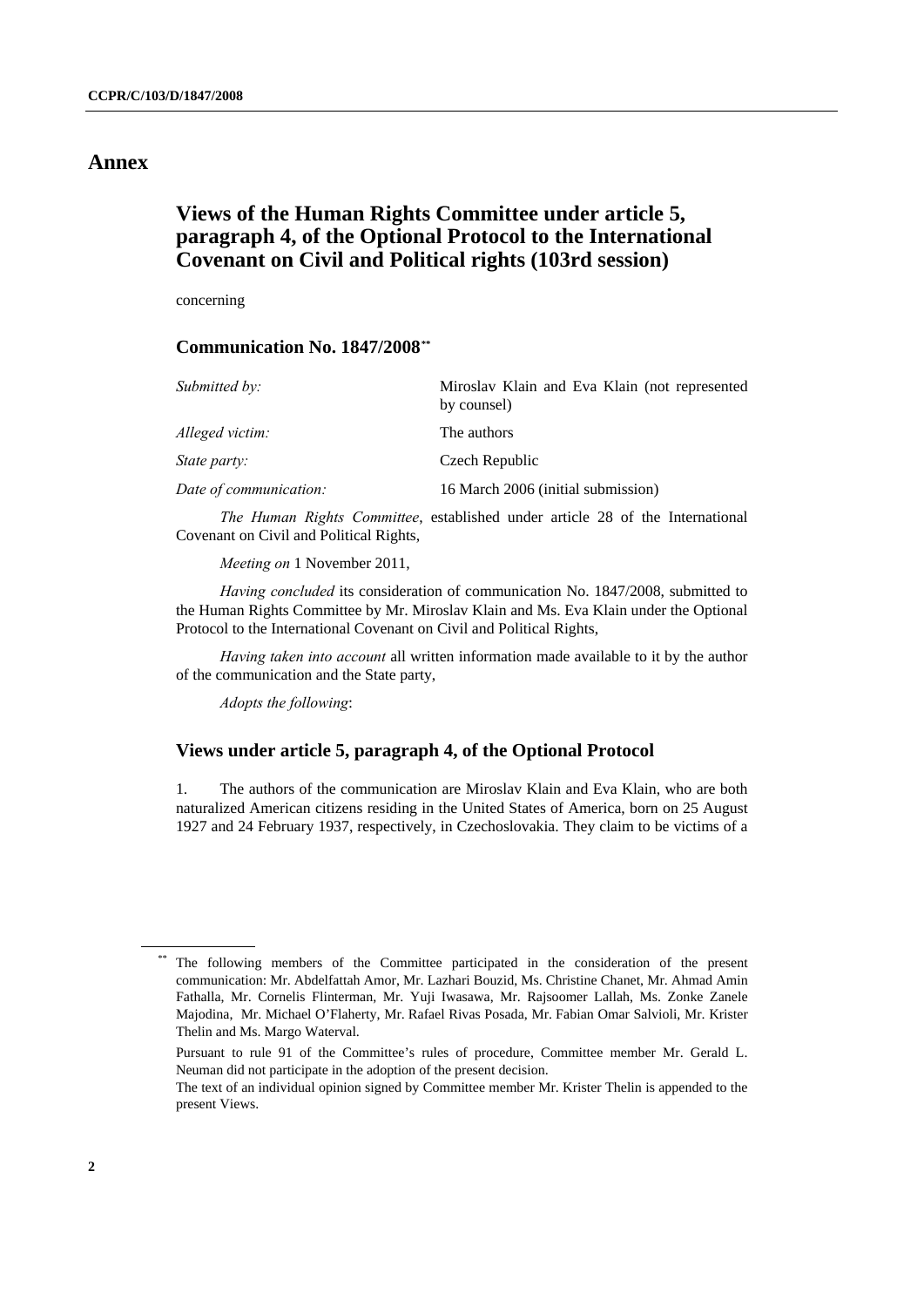violation by the Czech Republic of article 26 of the International Covenant on Civil and Political Rights.<sup>[1](#page-2-0)</sup> They are not represented by counsel.

#### **The facts as submitted by the authors**

2.1 The authors and their two children left Czechoslovakia in November 1968 and sought refuge in the United States of America, where they eventually obtained United States citizenship in 1978, thereby losing their Czechoslovak citizenship pursuant to the Naturalisation Treaty of 1928. Since the authors left Czechoslovakia without permission, they were sentenced, in absentia, to two and a half years' and one year's imprisonment, respectively, and had their property confiscated. In 1990, they were fully rehabilitated but could not reclaim their property because of the subsequent restitution law No. 87/1991. The authors' property includes movables and a family dwelling No. 11 and building parcels Nos. 187[2](#page-2-1) and 1873/2 situated in the Lhotka cadastral area of the State party.<sup>2</sup>

2.2 The authors could not claim restitution of their property on the basis of Czech law No. 87/1991 on extrajudicial rehabilitation.<sup>[3](#page-2-2)</sup> The authors argue that they did not pursue any domestic remedies based on their understanding that no courts would order restitution in their favour unless they reacquired their Czech citizenship. As a result, the authors applied and eventually obtained Czech citizenship towards the end of 2004. The authors claim that no effective domestic remedies are available following the decision of the Constitutional Court of June 1997.<sup>[4](#page-2-3)</sup>

#### **The complaint**

3. The authors claim that the Czech Republic violated their rights under article 26 of the Covenant in its application of Law No. 87/1991, which requires Czech citizenship for property restitution.

#### **State party's observations on admissibility and merits**

4.1 On 3 June 2009, the State party submitted its observations on admissibility and merits. It further confirmed the facts as submitted by the authors, that the authors lost their Czechoslovak citizenship when they acquired American citizenship on 20 October 1978, and that they reacquired their Czech citizenship by declaration on 29 June 2004.

4.2 The State party submits that the communication should be found inadmissible for non-exhaustion of domestic remedies under articles 2 and 5, paragraph 2 (b), of the Optional Protocol. The State party recalls that the purpose of article 5, paragraph 2 (b), of

<span id="page-2-0"></span><sup>1</sup> The Optional Protocol entered into force for the Czech Republic on 1 January 1993, as a consequence of the notification by the Czech Republic of succession to the ratification of the Optional Protocol by the Czech and Slovak Federal Republic on 12 March 1991.

The address of the dwelling house has now changed to Na dlouhe mezi 11/2, Lhotka 142 00 Praha

<span id="page-2-2"></span><span id="page-2-1"></span><sup>411.&</sup>lt;br> $3$  Law No. 87/1991 on extrajudicial rehabilitation was adopted by the Czech Government, spelling out the conditions for recovery of property for persons whose property had been confiscated under the Communist rule. Under the Act, in order to claim entitlement to recover property, a person claiming restitution of the property had to be, inter alia, (a) a Czech citizen, and (b) a permanent resident in the Czech Republic. These requirements had to be fulfilled during the time period in which restitution claims could be filed, namely between 1 April and 1 October 1991. A judgment by the Czech Constitutional Court of 12 July 1994 (No. 164/1994) annulled the condition of permanent residence and established a new time frame for the submission of restitution claims by persons who had thereby become entitled persons, running from 1 November 1994 to 1 May 1995.<br><sup>4</sup> See the decision of the Constitutional Court in the case of *Lan Dlouhyy*.

<span id="page-2-3"></span>See the decision of the Constitutional Court in the case of *Jan Dlouhy* v. *Czech Republic* passed on 4 June 1997.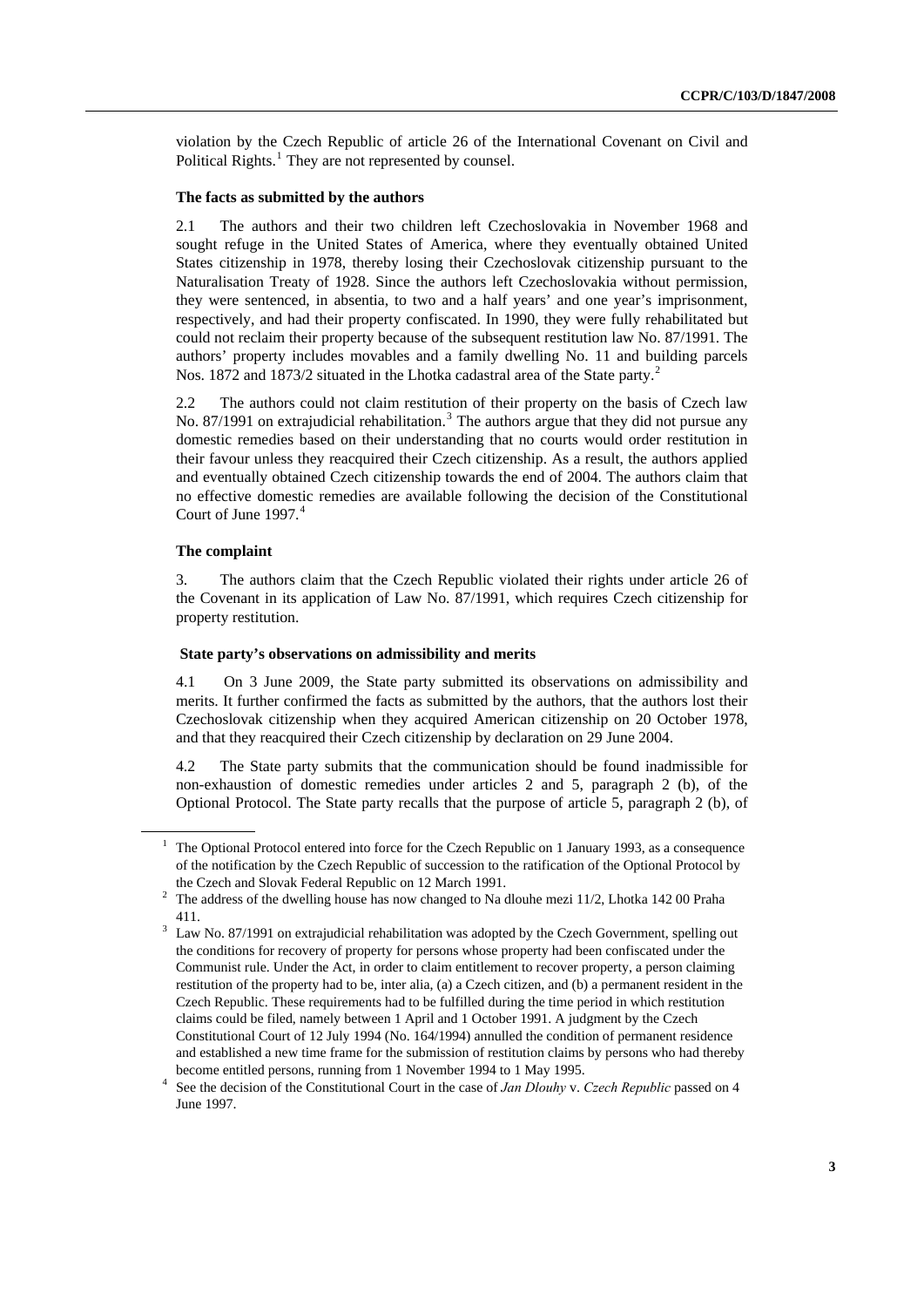the Optional Protocol is to afford the State parties an opportunity of preventing or putting right the violations of the Covenant alleged against them before those allegations are submitted for the Committee's consideration. The State party observes that the authors are claiming the restitution of their confiscated property after a period of more than 40 years from the date of its acquisition and, had the authors resorted to the Czech courts, the courts could have been afforded the opportunity to examine the merits of their assertions on discrimination within the ambit of article 26 of the Covenant. The State party submits that since the authors have not pursued any of the domestic remedies available to them such as approaching all levels of the court system up to the Constitutional Court. The State party, therefore, argues that the communication should be declared inadmissible.

4.3 The State party further submits that the communication be found inadmissible for abuse of the right of submission under article 3 of the Optional Protocol. The State party recalls the Committee's jurisprudence according to which the Optional Protocol does not set forth any fixed time limits and that a mere delay in submitting a communication in itself does not constitute an abuse of the right of its submission. The State party, however, submits that the authors submitted their communication on 16 March 2006, which the State party argues is almost eleven years after the expiration of the prescribed time limit in the law of restitution, as interpreted by the Constitutional Court, i.e., 1 May 1995. The State party argues that this delay is unreasonable considering that the authors have not presented any reasonable justification for the delay. The State party further observes that it shares the view expressed by a Committee member in his dissenting opinion in similar cases against the Czech Republic, according to which in the absence of an explicit definition of the notion of abuse of the right of submission of a communication in the Optional Protocol, the Committee itself is called upon to define the time limits within which communications should be submitted.<sup>[5](#page-3-0)</sup>

4.4 On the merits, the State party recalls the Committee's jurisprudence on article 26, which asserts that a differentiation based on reasonable and objective criteria does not amount to prohibited discrimination within the meaning of article 2[6](#page-3-1) of the Covenant.<sup>6</sup> The State party argues that the authors failed to comply with the legal citizenship requirement and, therefore, were not entitled to restitution of their property pursuant to the legislation in force. Finally, the State party argues that article 26 of the Covenant does not suggest an obligation on the part of the State party to provide redress for the injustices that occurred during the previous regime at a time that the Covenant did not exist. The State party submits that its legislature should enjoy a wide range of discretion in determining the factual areas of past injustices that they seek to address and the prescriptions for such remedies.

#### **Authors' comments on the State party's observations**

5.1 On 16 July 2009, the authors submitted their comments on the State party's observations on admissibility and merits. With regard to the exhaustion of domestic remedies, the authors argue that, following the finding by the Constitutional Court in June 1997 that denial of restitution to those persons who lost their Czech citizenship was legitimate, no effective remedies are available in the State party. They further argue that they could have just spent money on lawyers for no reason if they had decided to go to court because they do not know of any single case where a court ordered that an American citizen of Czech origin should have his property restituted.

<span id="page-3-0"></span><sup>5</sup> See dissenting opinion by Mr. Abdelfattah Amor in communication No. 1533/2006, *Ondračka and Ondračková* v. *Czech Republic*. 6

<span id="page-3-1"></span>See, for example, communication No. 182/1984, *Zwaan-de Vries* v. *the Netherlands*, Views adopted on 9 April 1987, paragraphs 12.1–13.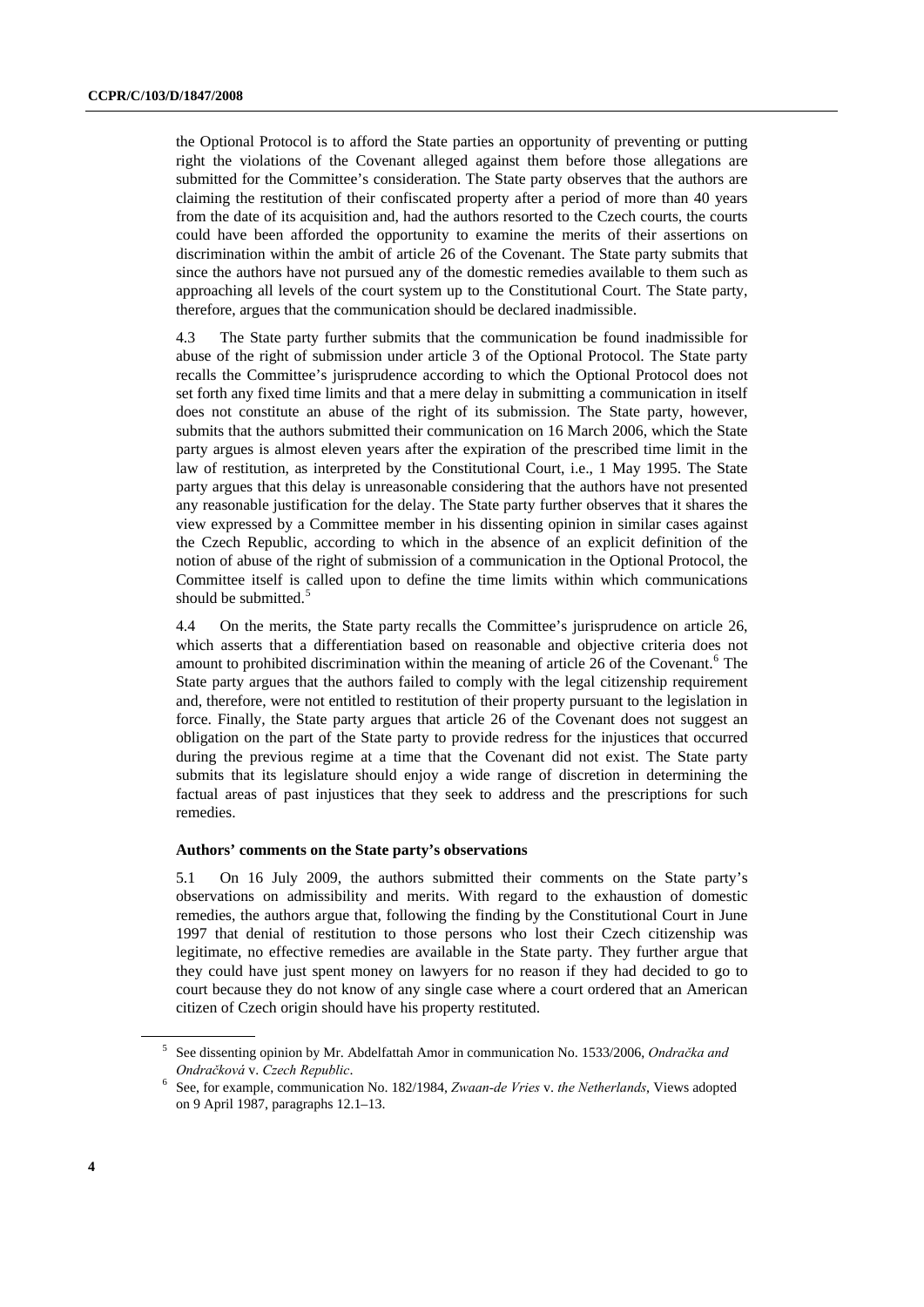5.2 With regard to the authors' belated submission of their communication, they argue that the Constitutional Court's decision being final on the issue of citizenship and restitution, they had come to the conclusion that they could not obtain restitution unless they reacquired their Czech citizenship. In this regard, they applied for citizenship, which they obtained towards the end of 2004. The authors argue that it is only after one year and a few weeks after they obtained their Czech citizenship that they decided to submit a communication to the Committee. They, therefore, reject the State party's assertion that the delay is almost eleven years.

5.3 With regard to the merits, the authors submit that their right to full restitution of their property has been violated following the application of a law that discriminated on the basis of citizenship. They submit that the legislation is illegal and unconstitutional.

#### **Additional submission by the State party**

6. The State party further claims, without any elaboration, that the communication should be declared inadmissible *ratione temporis* by the Committee.

#### **Issues and proceedings before the Committee**

#### *Consideration of admissibility*

7.1 Before considering any claim contained in a communication, the Human Rights Committee must, in accordance with rule 93 of its rules of procedure, decide whether or not the communication is admissible under the Optional Protocol to the Covenant.

7.2 The Committee has ascertained that the same matter is not being examined under another procedure of international investigation or settlement for purposes of article 5, paragraph 2 (a), of the Optional Protocol.

7.3 The Committee has noted the State party's argument that the communication should be considered inadmissible on the ground of non-exhaustion of domestic remedies. The Committee notes that the State party contends that the authors have decided not to use domestic remedies available to them in order for courts to examine the merits of their assertions in the context of non-discrimination under article 26 of the Covenant. However, the Committee recalls that it is only remedies that are both available and effective in a State party that must be exhausted. In this regard, the Committee reiterates that when the highest domestic court has ruled on the matter in dispute, thereby eliminating any prospect that a remedy before domestic courts may succeed, the author is not obliged to exhaust domestic remedies, which are in fact fruitless, for the purposes of the Optional Protocol.<sup>[7](#page-4-0)</sup> The Committee observes that, after decision No. 185/1997 by the Constitutional Court of the Czech Republic, restitution was contingent upon proof of citizenship. The law No. 87/1991 on restitution prescribed a period for making claims which, as subsequently established by the Constitutional Court, expired in 1995. It, therefore, follows that the authors did not have a remedy after reacquiring their citizenship because, in order to benefit from the restitution laws, they needed to have been citizens during a specific and defined period of time before 2004, when they obtained Czech citizenship. Therefore, the Committee concludes that no effective remedies were available to the authors.

7.4 The Committee has also noted the State party's argument that the communication should be considered inadmissible on the basis that it constitutes an abuse of the right to submit communications under article 3 of the Optional Protocol. The State party contends that the authors waited for nearly eleven years after the time limit that was set by the

<span id="page-4-0"></span><sup>7</sup> Communication No. 1095/2002, *Gomariz Valera* v. *Spain*, Views adopted on 22 July 2005, para. 6.4.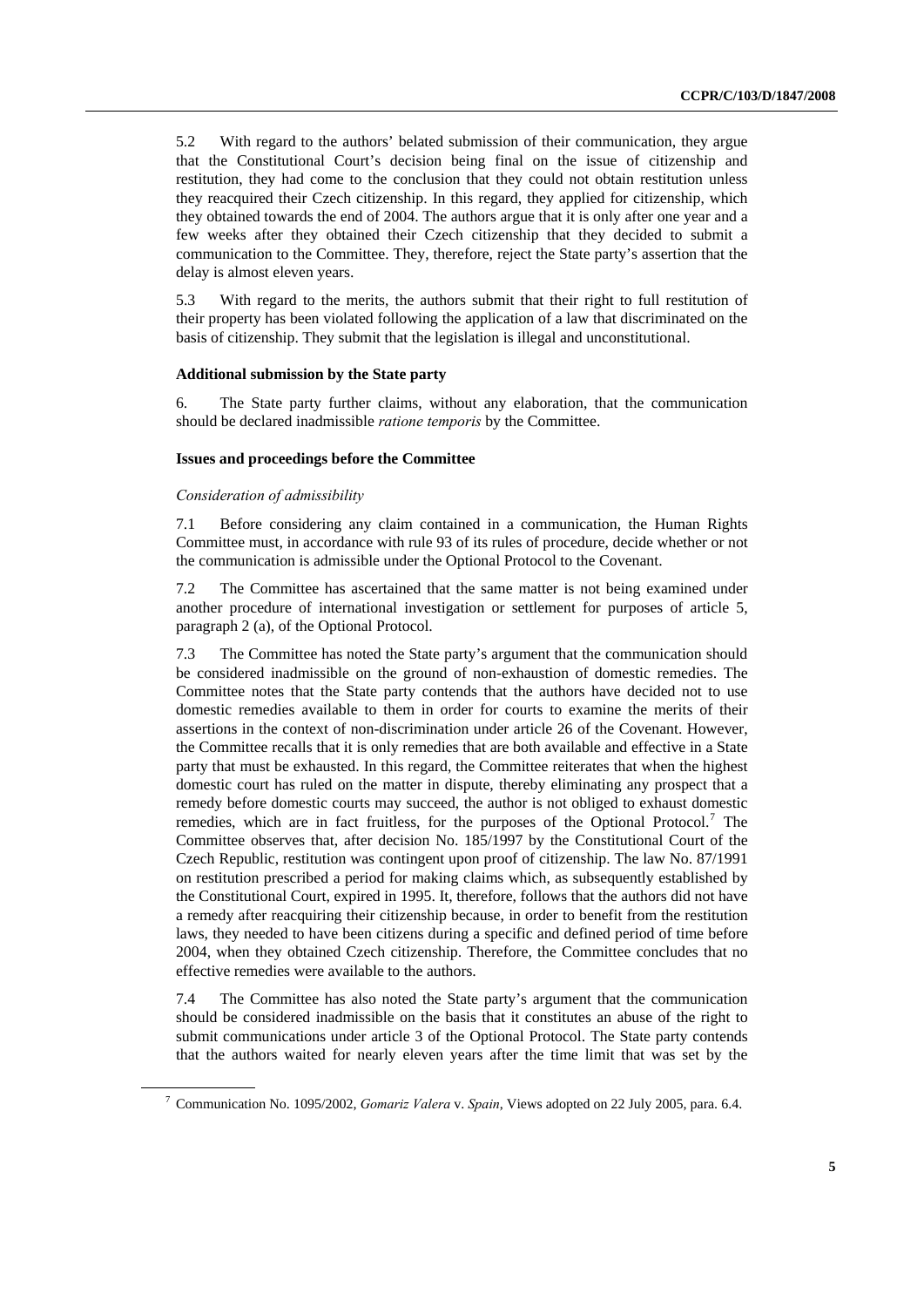interpretation of the Constitutional Court of the law on restitution in order to submit a communication to the Committee. The State party therefore argues that, in view of the excessive delay in submitting the communication to the Committee and the absence of a justifiable reason, the communication should be declared inadmissible on the ground of abuse of the right of submission. However, the authors attribute the delay to the procedure undertaken in order to reacquire their Czech citizenship, which they argue was a condition for the recovery of their property. The authors thus argue that they approached the Committee a year and a few weeks after they reacquired their Czech citizenship in 2004, and not almost eleven years as submitted by the State party. The Committee notes that the State party calculates the delay from 1995, which was the time limit, as established by the decision of the Constitutional Court, set for individuals with Czech citizenship to invoke restitution laws and obtain restitution.

7.5 The Committee observes that the Optional Protocol does not establish time limits within which a communication should be submitted, and that the period of time elapsing before doing so, other than in exceptional circumstances, does not in itself constitute an abuse of the right of submission of a communication.<sup>[8](#page-5-0)</sup> It is clear that, in determining what constitutes excessive delay, each case must be decided on its own facts. In the present case, the authors were stripped of their Czechoslovak citizenship when they left Czechoslovakia and left for the United States of America in 1968. Thus, during the time between the enactment of the laws on restitution and the year 2004, the authors were American citizens. The authors argue that the delay in submitting the communication was engendered by their knowledge and understanding, seemingly uncontested by the State Party, that there was no hope for them to obtain restitution, unless they reacquired their Czech citizenship, which they did in 2004.

7.6 The Committee observes that according to its new rule of procedure 96 (c), applicable to communications received by the Committee after 1 January 2012, the Committee shall ascertain that the communication does not constitute an abuse of the right of submission. An abuse of the right of submission is not, in principle, a basis of a decision of inadmissibility *ratione temporis* on grounds of delay in submission. However, a communication may constitute an abuse of the right of submission when it is submitted 5 years from the exhaustion of domestic remedies by the author of the communication, or, where applicable, after 3 years from the conclusion of another procedure of international investigation or settlement, unless there are reasons justifying the delay taking into account all the circumstances of the communication. In the meantime, the Committee applies its jurisprudence which allows for finding an abuse where an exceptionally long period of time has elapsed before the presentation of the communication, without sufficient justification.<sup>[9](#page-5-1)</sup> In the circumstances of the instant case, the Committee considers that the delay, taking into account the authors' efforts and commitment in reacquiring Czech citizenship in order to pursue their claims, and despite the fact that no domestic action was taken by the authors as Czech citizens, does not constitute an abuse of the right of submission under article 3 of the Optional Protocol.

7.7 The Committee further notes the State party's objection to the admissibility of the present communication *ratione temporis*. The Committee recalls its previous jurisprudence and considers that, although the confiscations took place before the entry into force of the Covenant and of the Optional Protocol for the Czech Republic, the legislation that excludes

<span id="page-5-0"></span><sup>8</sup> See, for example, communications No. 1223/2003, *Tsarjov* v. *Estonia*, Views adopted on 26 October 2007, paragraph 6.3; No. 1434/2005, *Fillacier* v. *France*, decision of inadmissibility adopted on 28 April 2006, paragraph 4.3; and No. 787/1997, *Gobin* v. *Mauritius*, decision of inadmissibility adopted on 16 July 2001, paragraph 6.3. 9

<span id="page-5-1"></span> $9$  Ibid.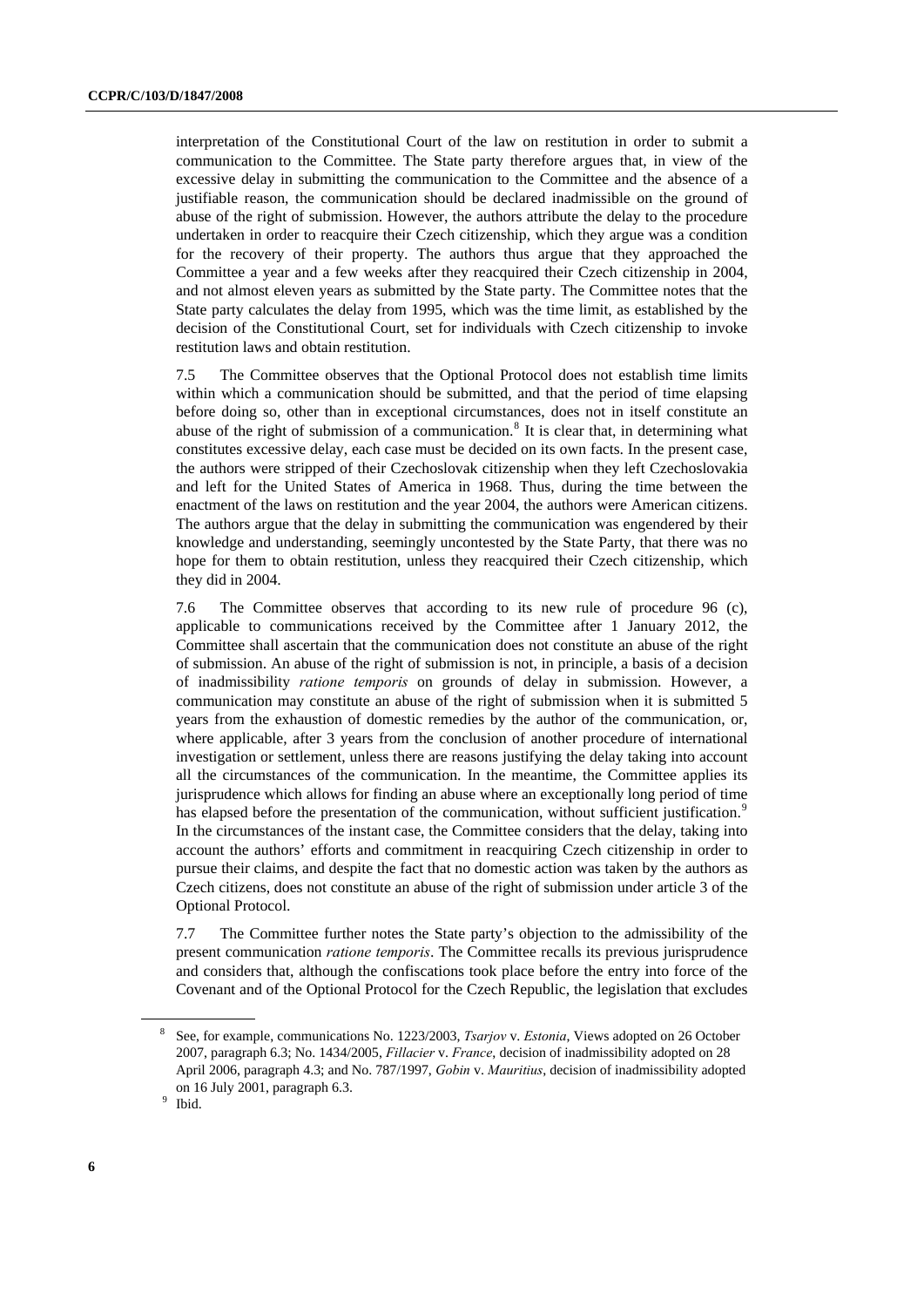claimants who are not Czech citizens has continuing consequences subsequent to the entry into force of the Optional Protocol for the Czech Republic, which could entail discrimination, in violation of article 26 of the Covenant.<sup>[10](#page-6-0)</sup>

7.8 In the absence of any further objections to the admissibility of the communication, the Committee declares it admissible, in so far as it may raise issues under article 26 of the Covenant, and proceeds to its consideration on the merits.

#### *Consideration of the merits*

8.1 The Human Rights Committee has considered the present communication in the light of all the information made available to it by the parties, as provided in article 5, paragraph 1, of the Optional Protocol.

8.2 The issue before the Committee, as it has been presented by the parties, is whether the application to the author of Law No. 87/1991 on extrajudicial rehabilitation amounted to discrimination, in violation of article 26 of the Covenant. The Committee reiterates its jurisprudence that not all differentiation in treatment can be deemed to be discriminatory under article 26. A differentiation which is compatible with the provisions of the Covenant and is based on objective and reasonable grounds does not amount to prohibited discrimination within the meaning of article  $26.1$ <sup>1</sup>

8.3 The Committee recalls its views in the case *Des Fours Walderode*<sup>[12](#page-6-2)</sup> that a requirement in the law for citizenship as a necessary condition for restitution of property previously confiscated by the authorities makes an arbitrary and consequently discriminatory distinction between individuals who are equally victims of prior State confiscations, and constitutes a violation of article 26 of the Covenant. The Committee considers that the principle established in the above case, and many others, equally applies to the authors of the present communication. The Committee, therefore, concludes that the application to the authors of the citizenship requirement under Law No. 87/1991 violates their rights under article 26 of the Covenant.

9. The Human Rights Committee, acting under article 5, paragraph 4, of the Optional Protocol, is of the view that the facts before it disclose a violation of article 26 of the Covenant.

10. In accordance with article 2, paragraph 3 (a), of the Covenant, the State party is under an obligation to provide the authors with an effective remedy, including compensation, if the properties cannot be returned. The Committee reiterates that the State party should review its legislation to ensure that all persons enjoy both equality before the law and equal protection of the law.

<span id="page-6-0"></span><sup>10</sup> See, communication No. 1615/2007, *Zavrel* v. *Czech Republic*, Views adopted on 27 July 2010, paragraph 8.6. 11 See communication No. 182/1984, *Zwaan-de Vries* v. *The Netherlands*, Views adopted on 9 April

<span id="page-6-2"></span><span id="page-6-1"></span><sup>1987,</sup> paragraph 13. 12 Communication No. 747/1997, *Des Fours Walderode* v. *Czech Republic*, Views adopted on 30 October 2001, paras. 8.3–8.4. See also communications No. 586/1994, *Adam v. Czech Republic*, Views adopted on 23 July 1996, para. 12.6; No. 857/1999, *Blazek* v. *Czech Republic*, Views adopted on 12 July 2001, para. 5.8; No. 945/2000, *Marik* v. *Czech Republic*, Views adopted on 26 July 2005, para. 6.4; No. 1054/2002, *Kriz* v. *Czech Republic*, Views adopted on 1 November 2005, para. 7.3; No. 1463/2006, *Gratzinger* v. *Czech Republic*, Views adopted on 25 October 2007, para. 7.5; No. 1533/2006, *Ondracka and Ondracka* v. *Czech Republic*, Views adopted on 31 October 2007, para. 7.3.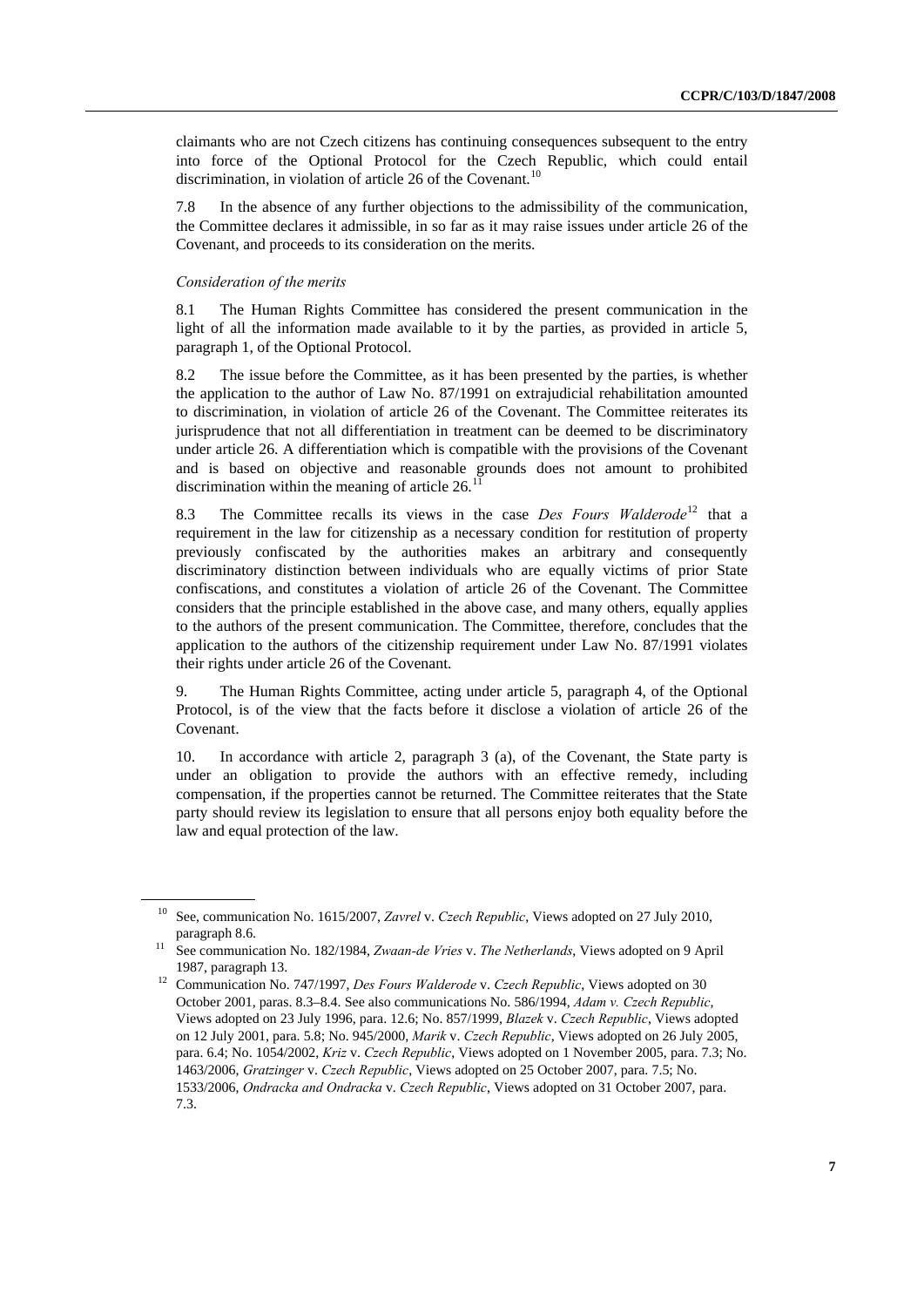11. Bearing in mind that, by becoming a party to the Optional Protocol, the State party has recognized the competence of the Committee to determine whether there has been a violation of the Covenant or not and that, pursuant to article 2 of the Covenant, the State party has undertaken to ensure to all individuals within its territory or subject to its jurisdiction the rights recognized in the Covenant and to provide an effective and enforceable remedy in case that a violation has been established, the Committee wishes to receive from the State party, within 180 days, information about the measures taken to give effect to the Committee's Views. The State party is also requested to publish the Committee's Views and to have them translated into the official language and widely distributed.

[Adopted in English, French and Spanish, the English text being the original version. Subsequently to be issued also in Arabic, Chinese and Russian as part of the Committee's annual report to the General Assembly.]